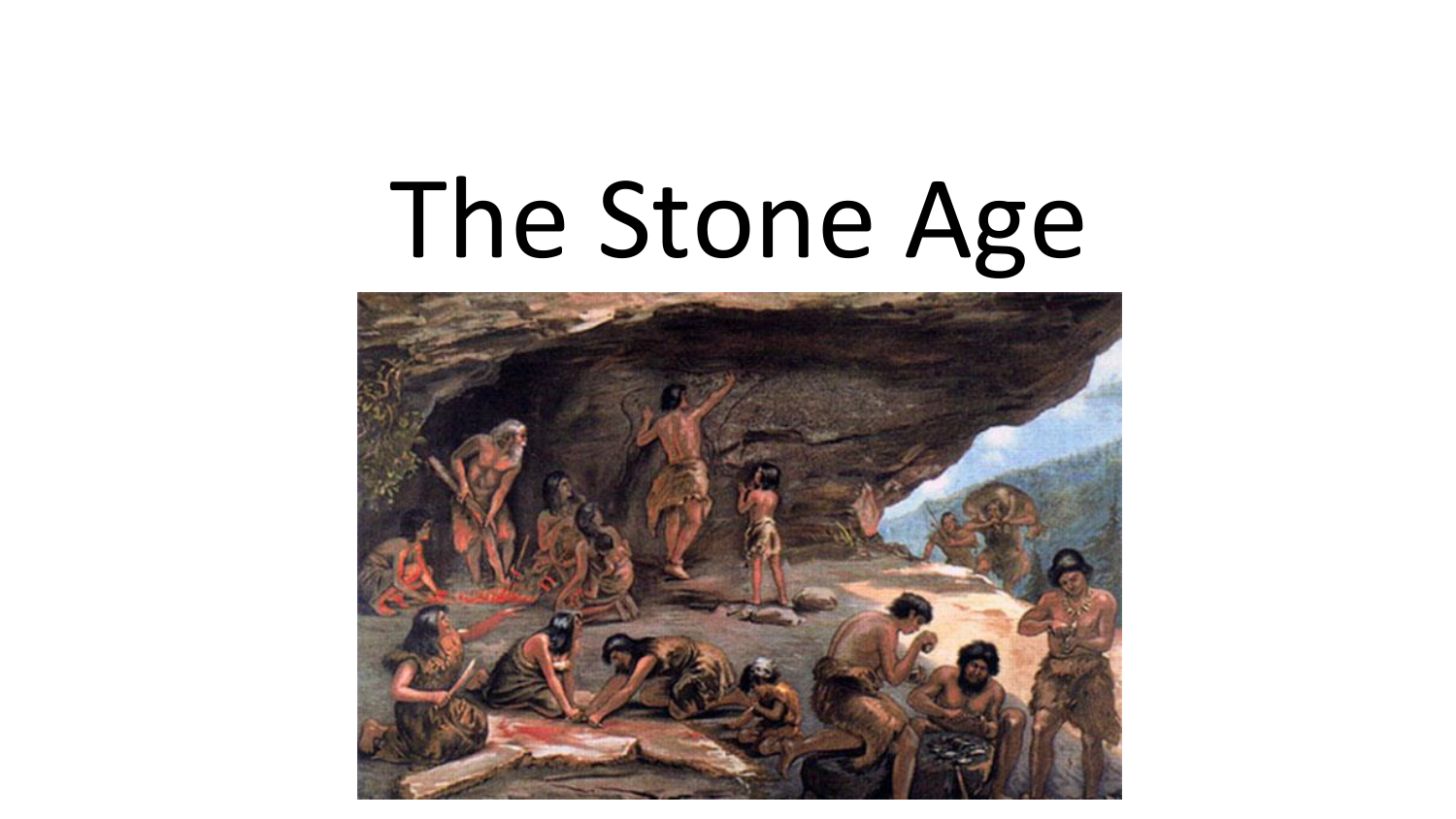#### What does BC stand for?

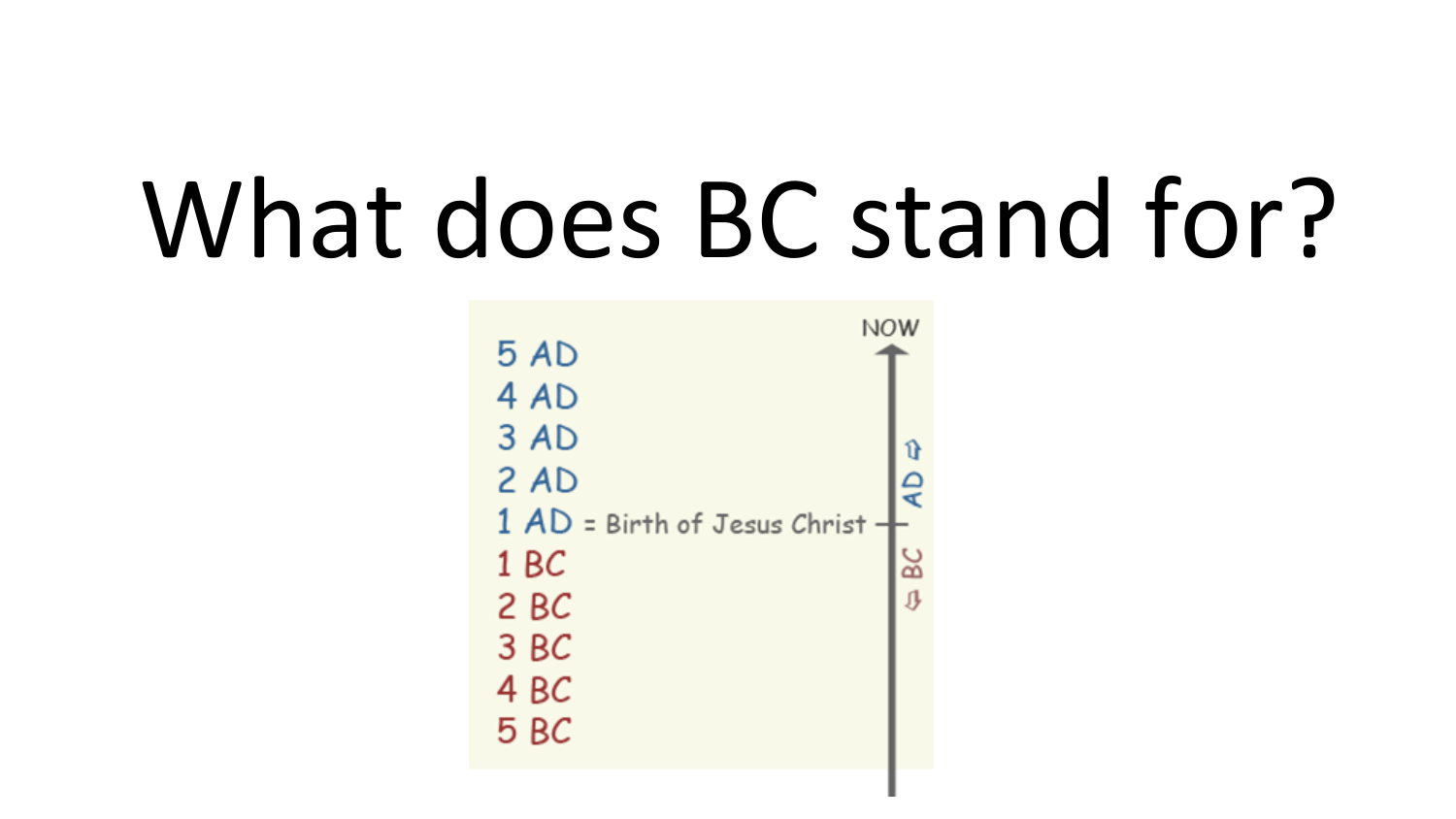#### What does BC stand for? Before Christ (0AD)

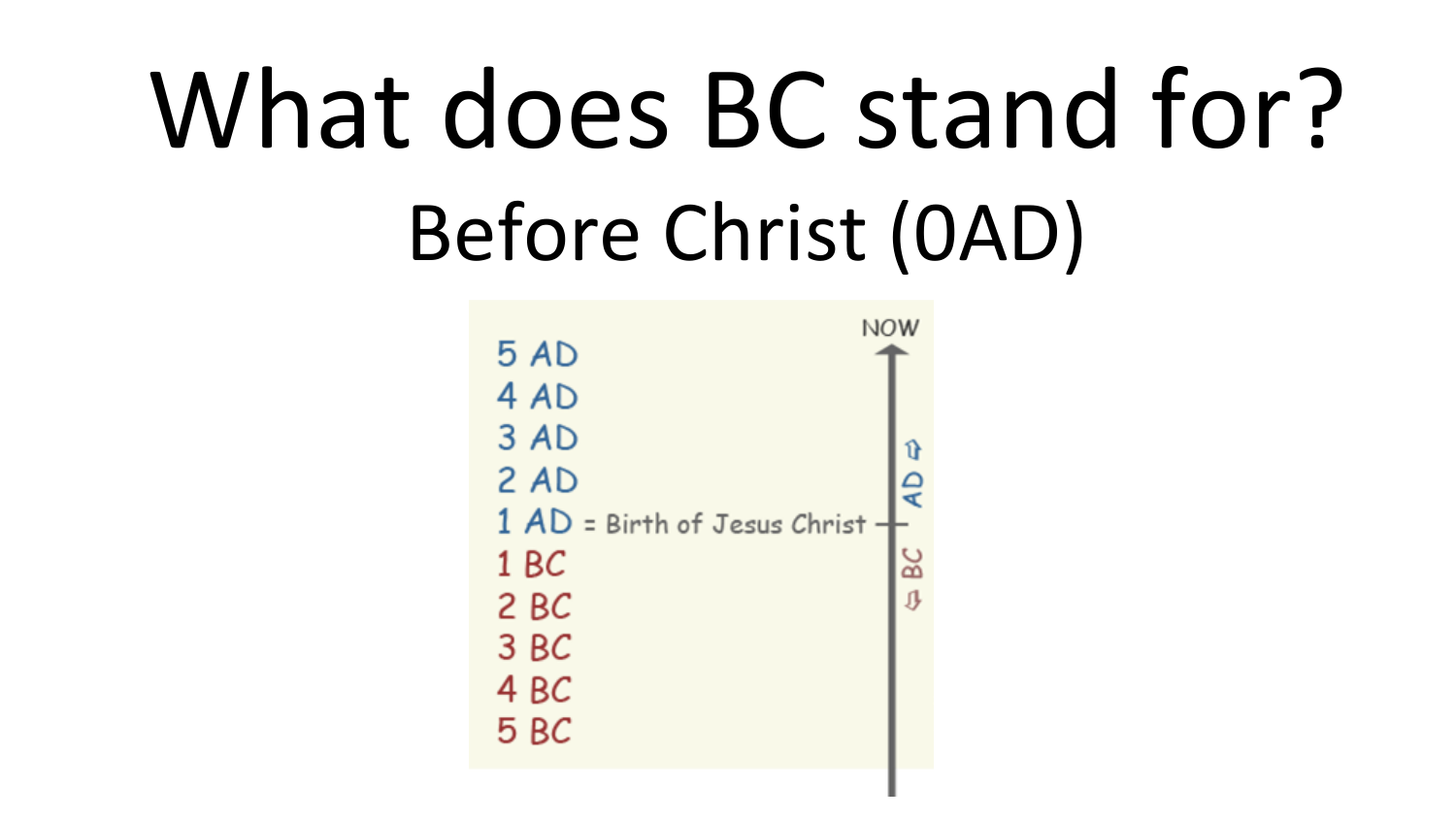#### What does AD stand for?

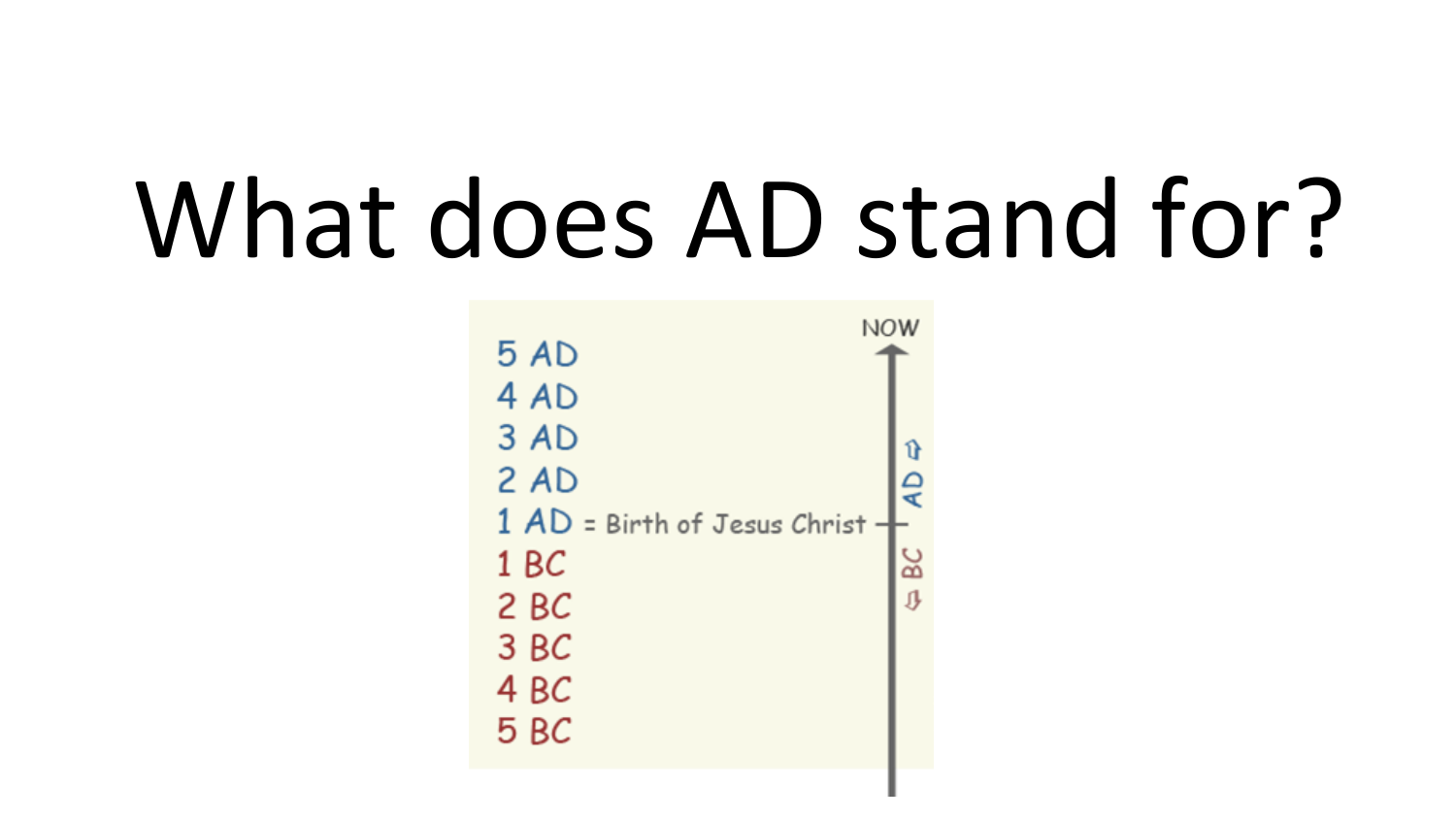#### What does AD stand for? Anno Domini (after Christ was born in 0AD)

| NOW                            |  |
|--------------------------------|--|
| 5 AD                           |  |
| 4 AD                           |  |
| 3 AD                           |  |
| 2AD                            |  |
| 1 AD = Birth of Jesus Christ - |  |
| 1 <sub>BC</sub>                |  |
| 2 <sub>BC</sub>                |  |
| 3 BC                           |  |
| 4 <sub>BC</sub>                |  |
| 5 <sub>BC</sub>                |  |
|                                |  |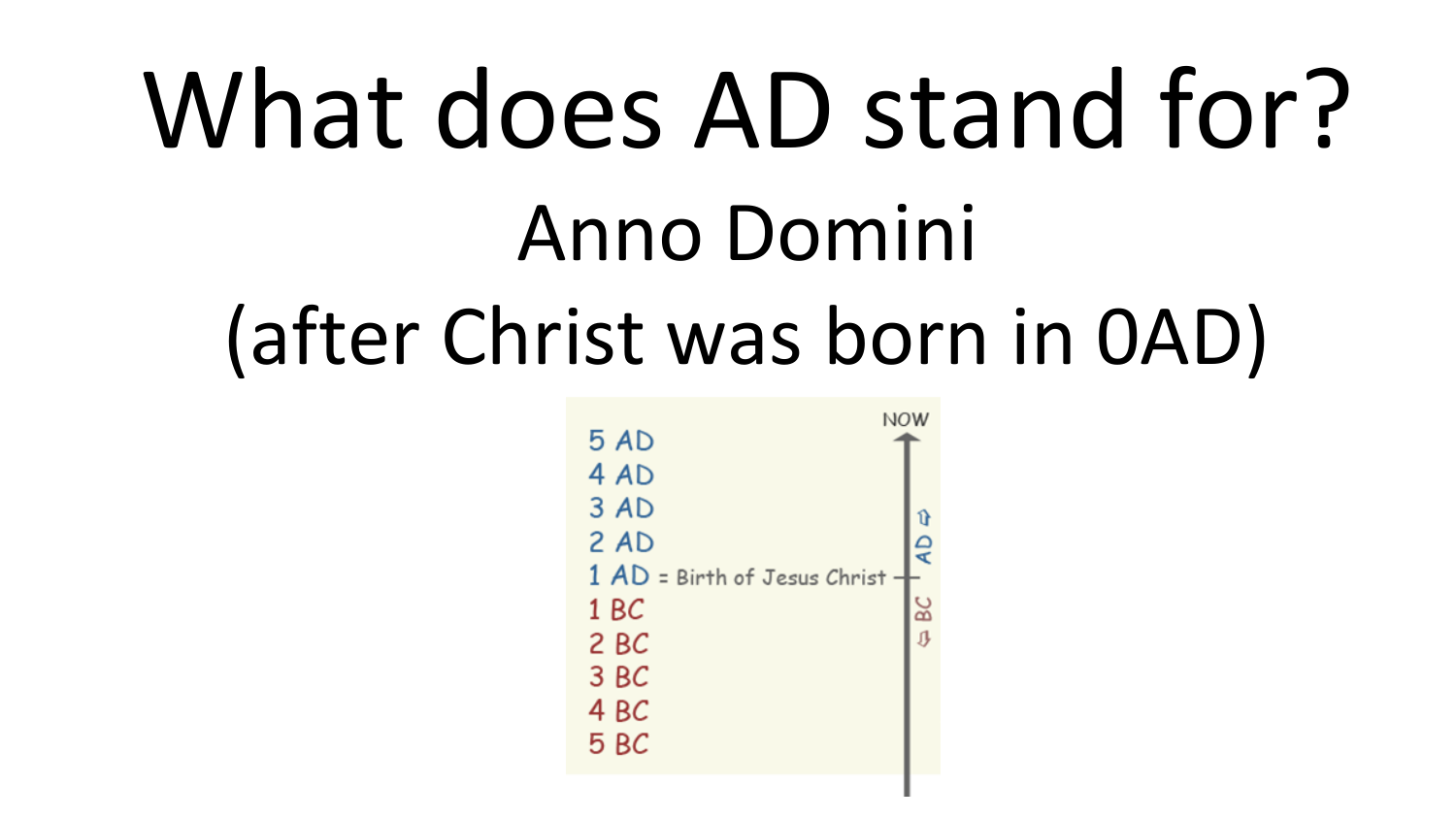## What are the 3 time periods of the Stone Age called?

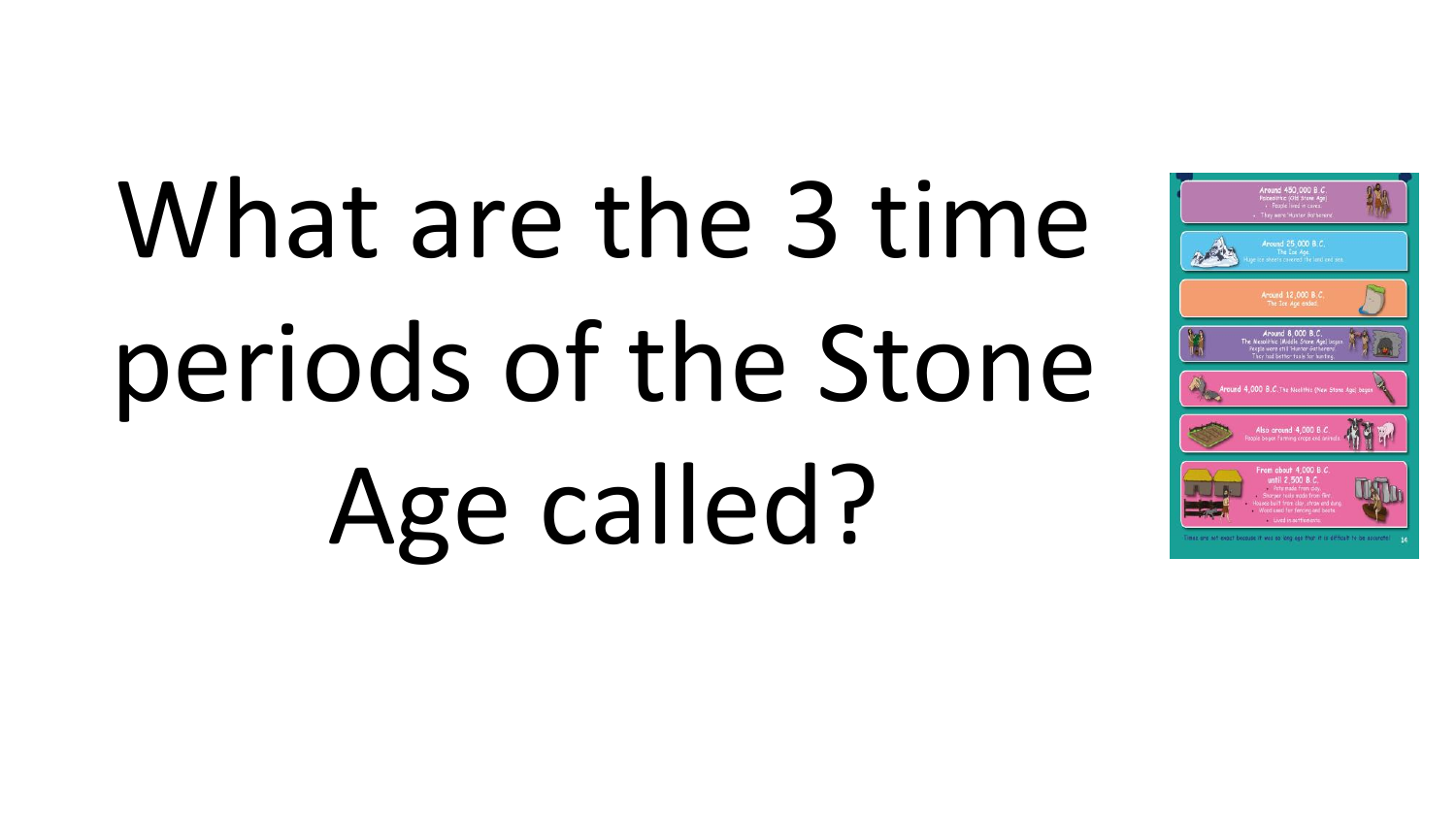#### What are the 3 time periods of the Stone Age called?

- **Early Stone Age,** (450,000 BC 8,000 BC) During the last Ice Age.
- **Middle Stone Age**, (8,000 BC 4,000 BC). After the last Ice Age.
- **New Stone Age, (4,000 BC 2,500 BC)** Britain has become an island.

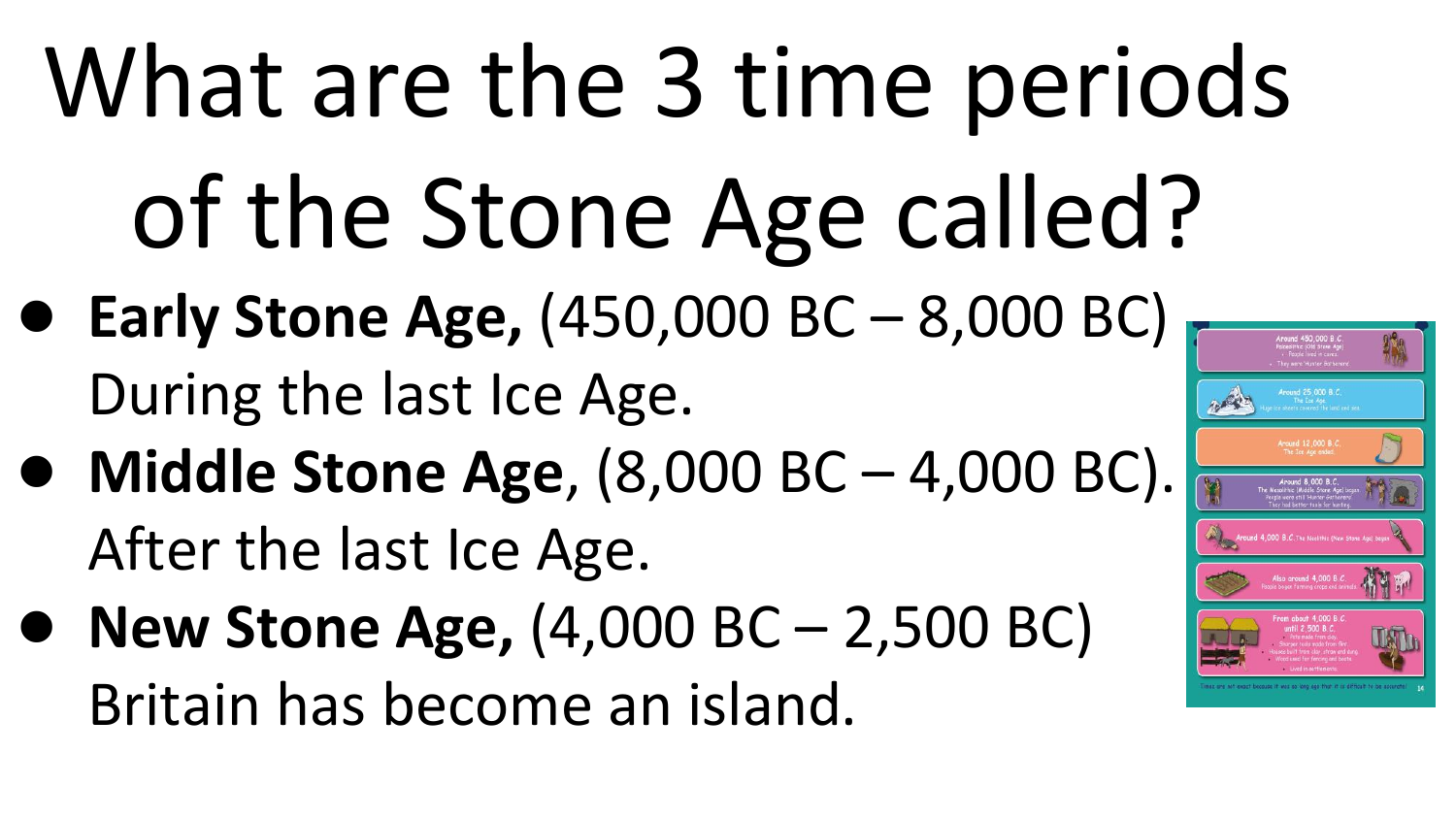## In the Early Stone Age, people lived in…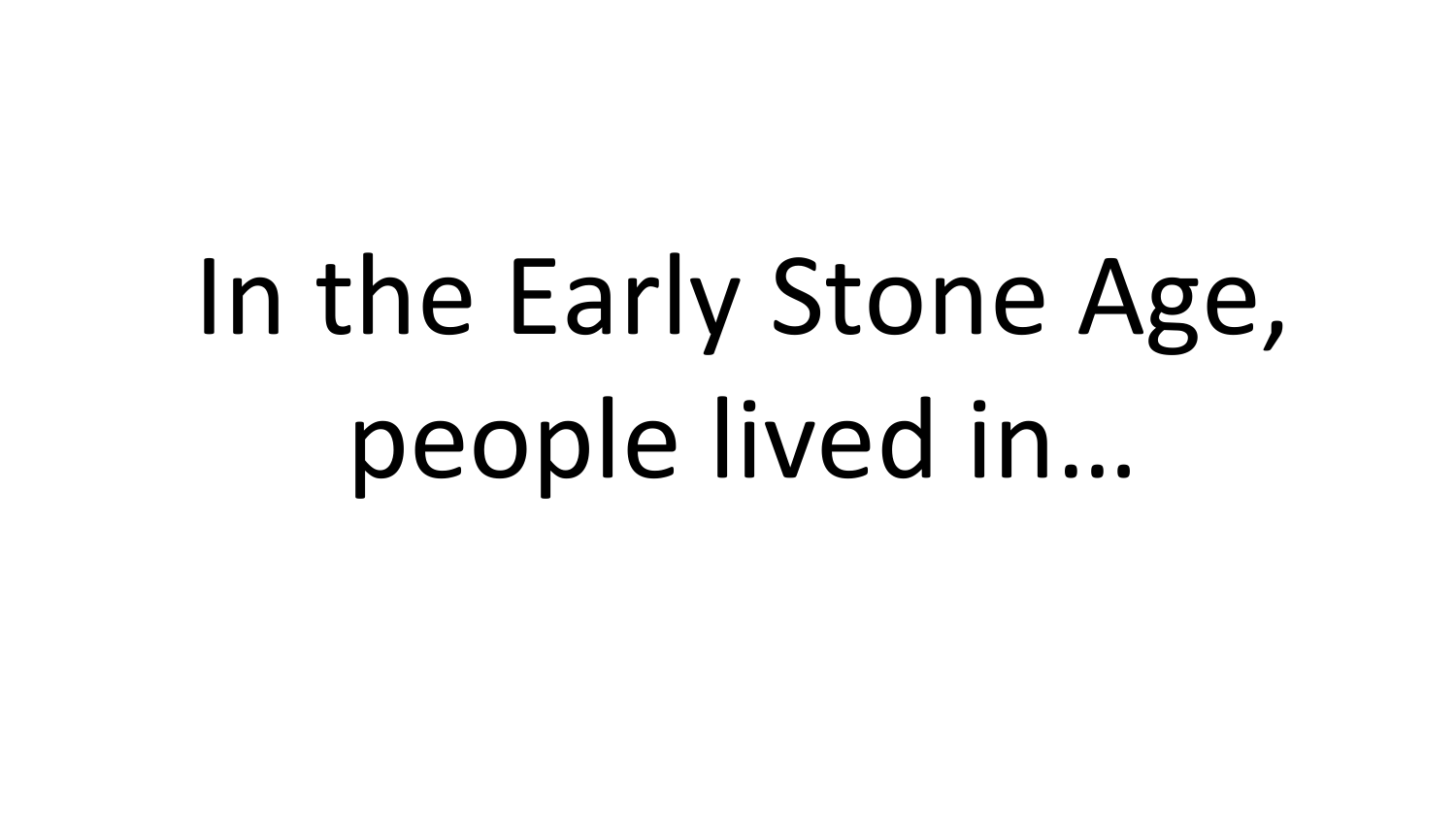## In the Early Stone Age, people lived in…

#### Caves and simple shelters

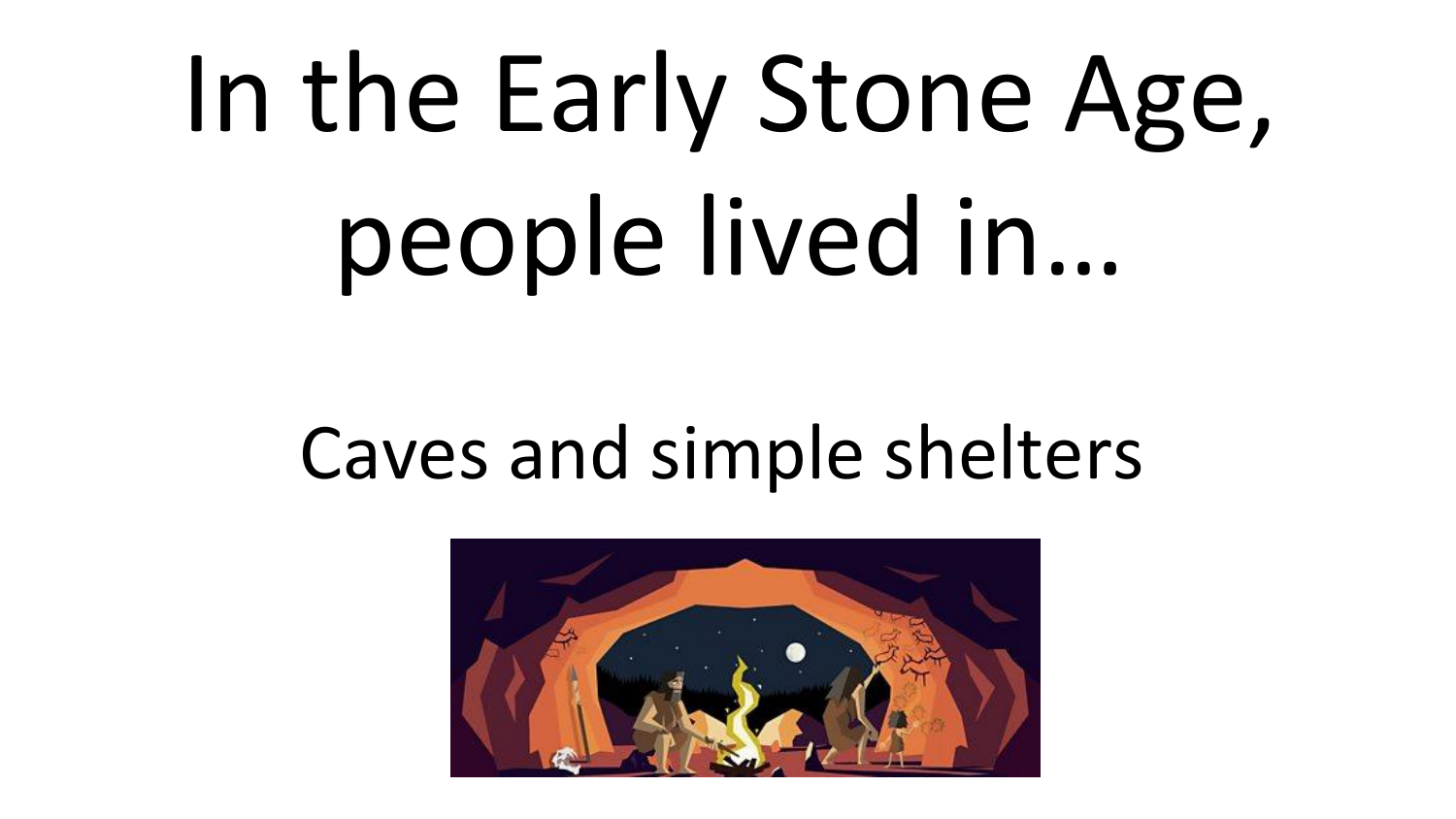## In the Middle Stone Age, people lived in…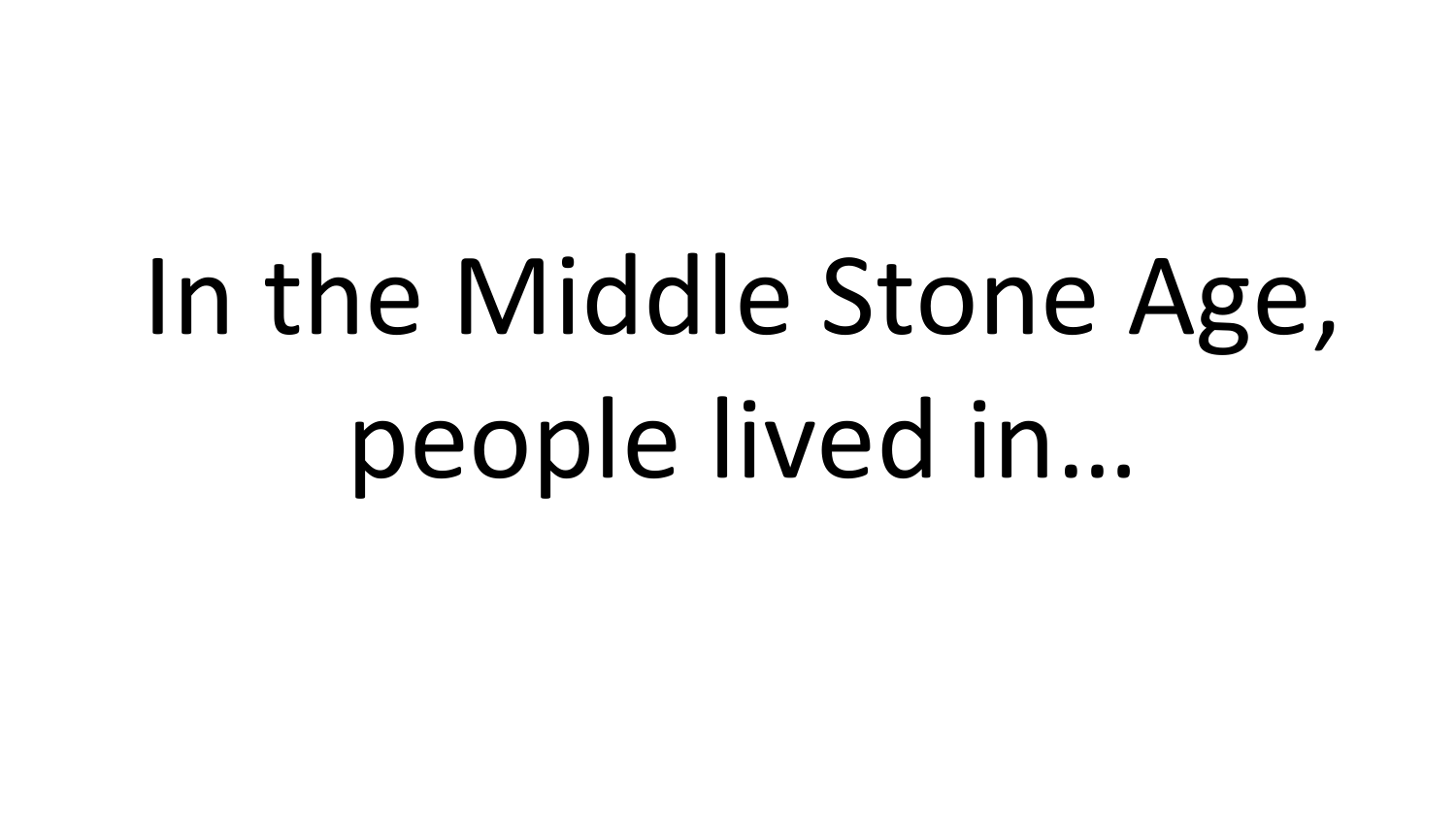## In the Middle Stone Age, people lived in…

#### Simple shelters in small camps

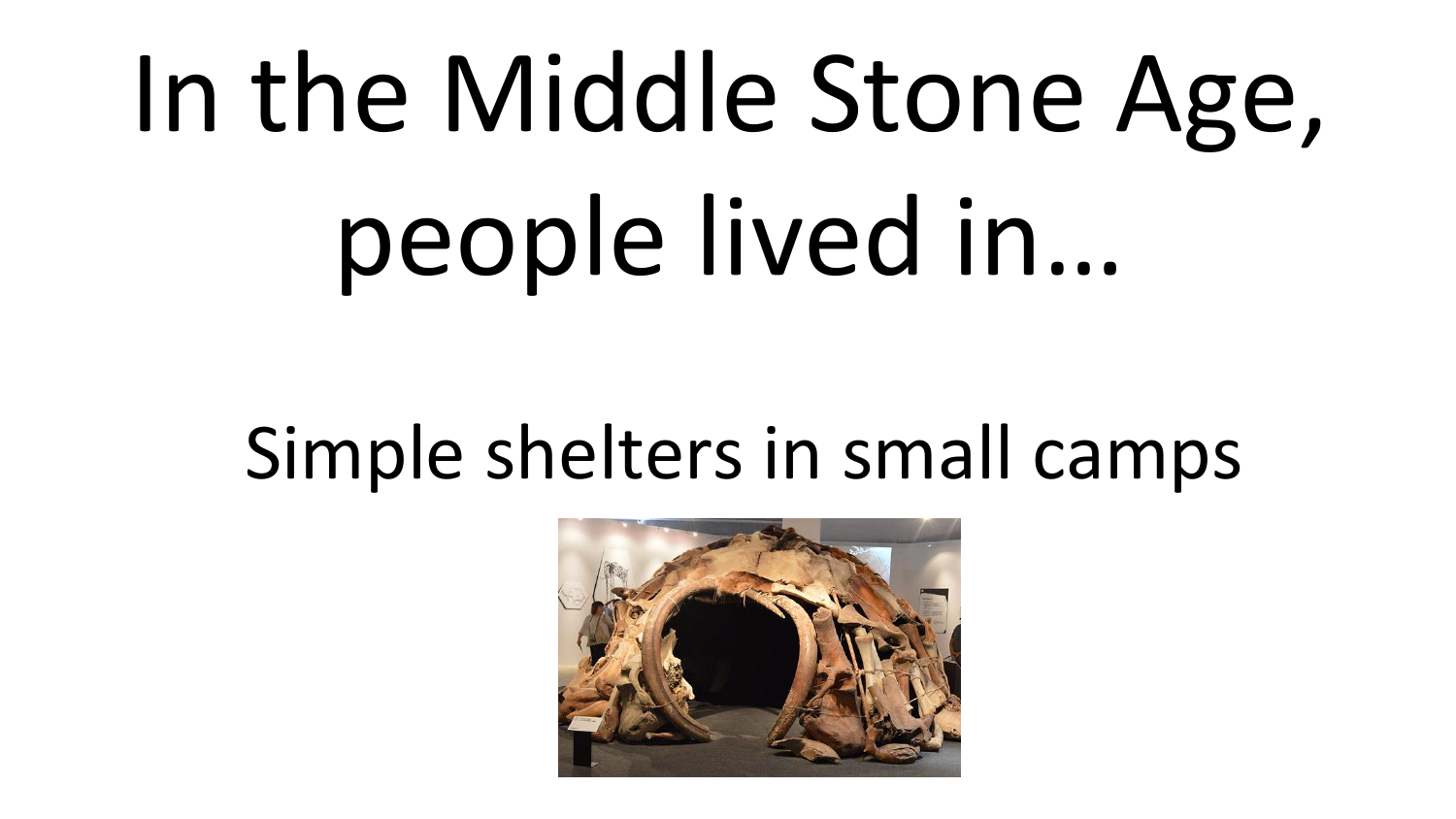## In the New Stone Age, people lived in…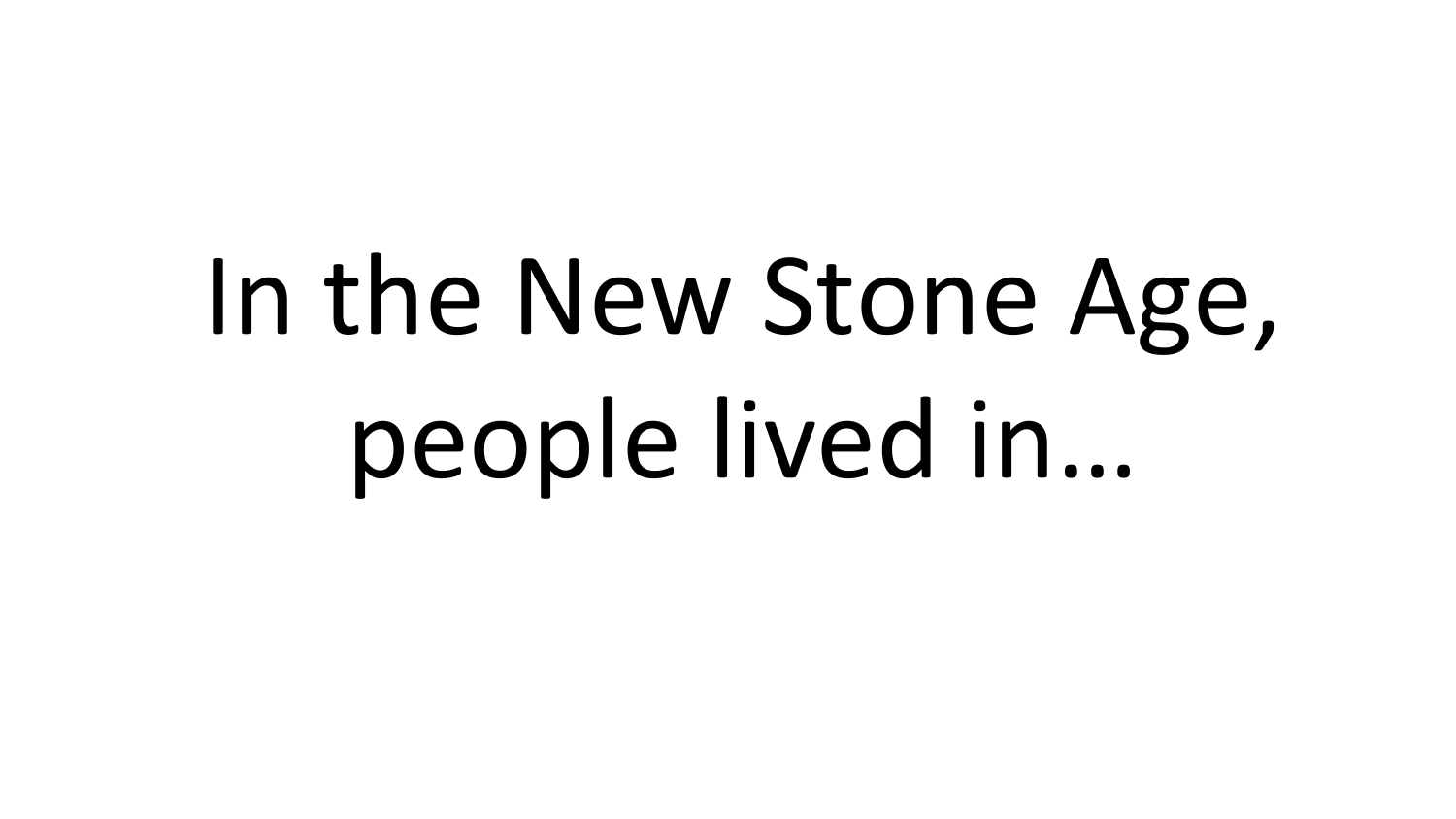## In the New Stone Age, people lived in…

#### farms in small communities

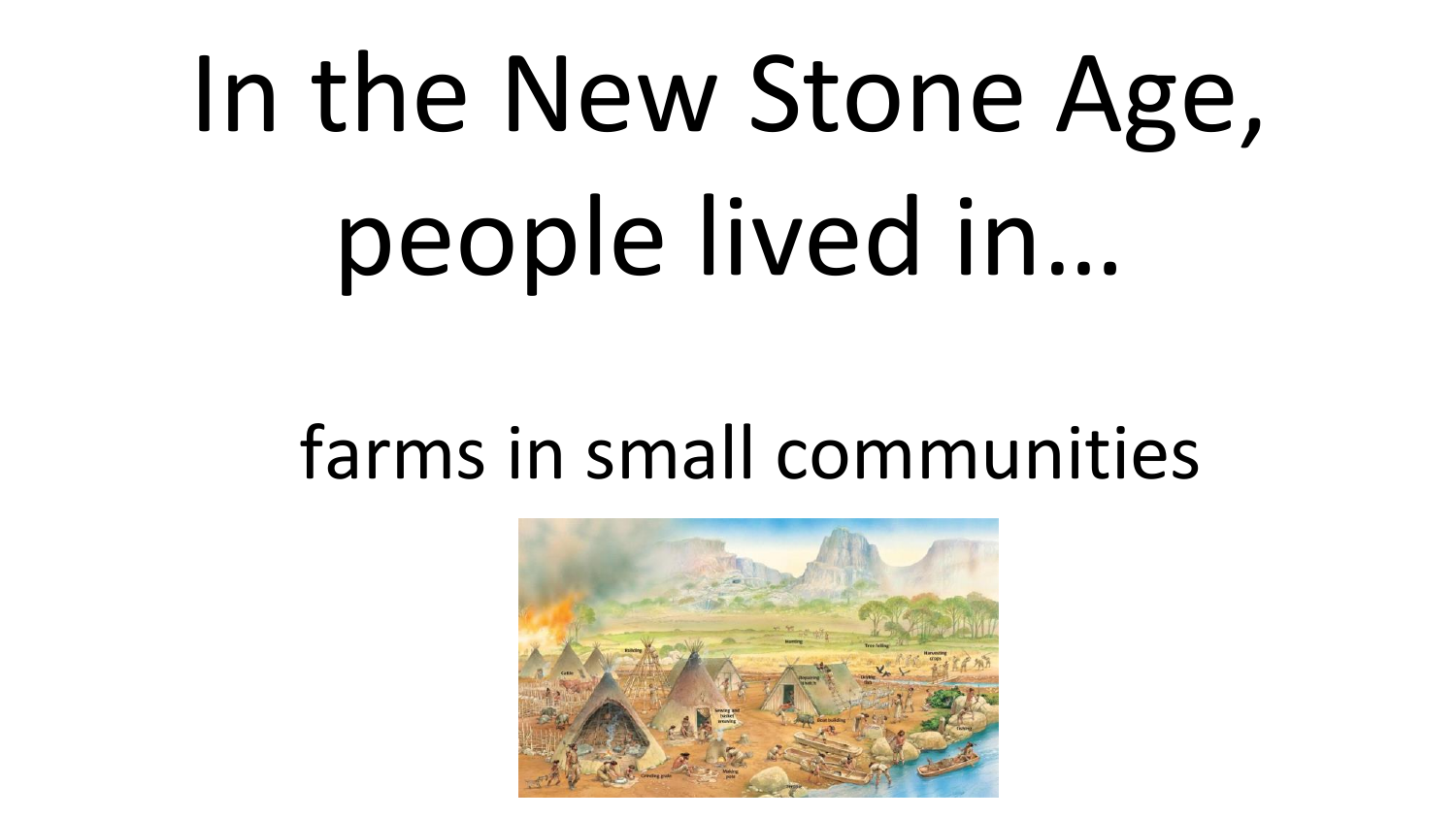#### Hunter-gatherer

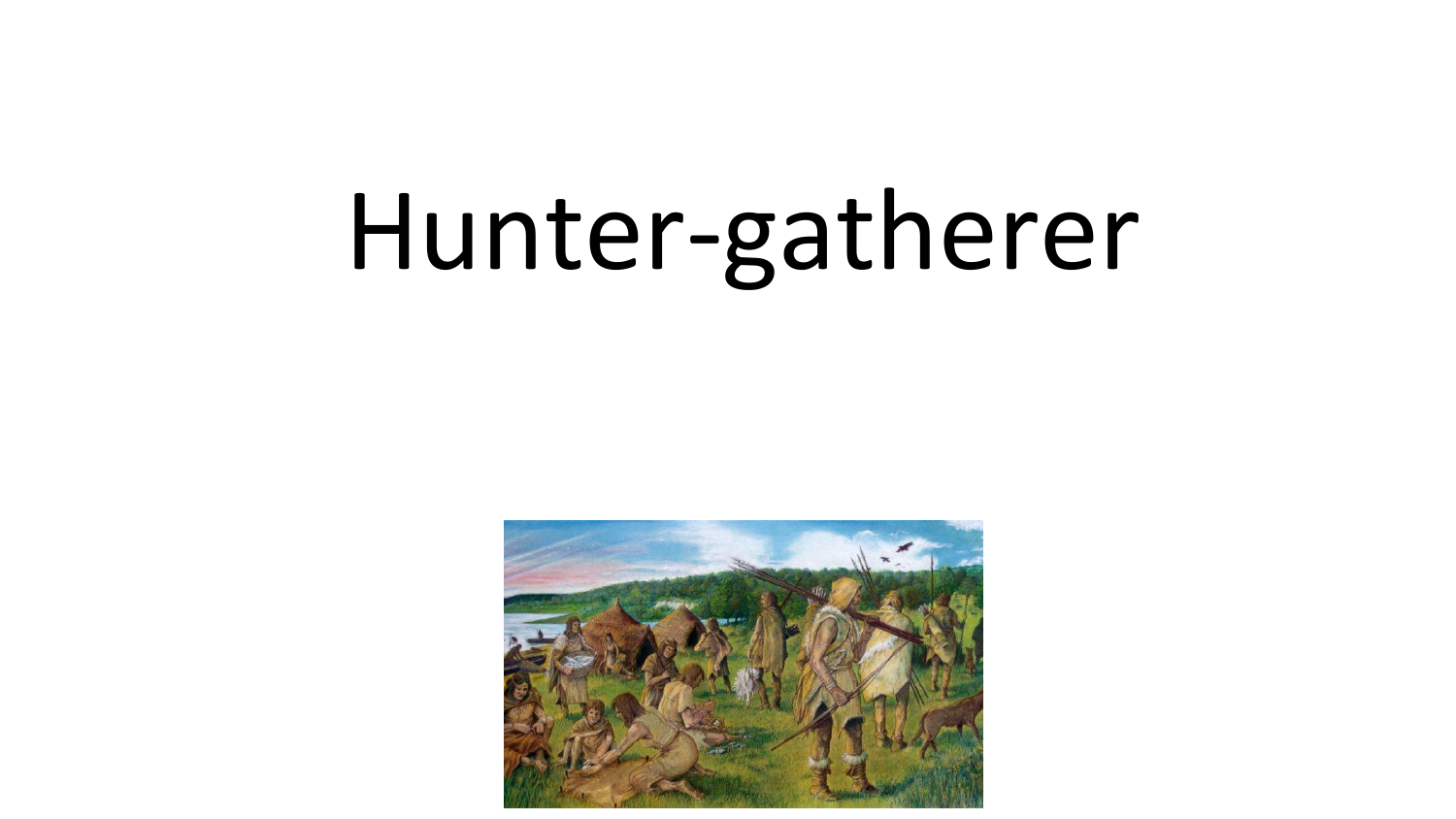#### Hunter-gatherer Getting food by hunting it, or finding it growing around you.

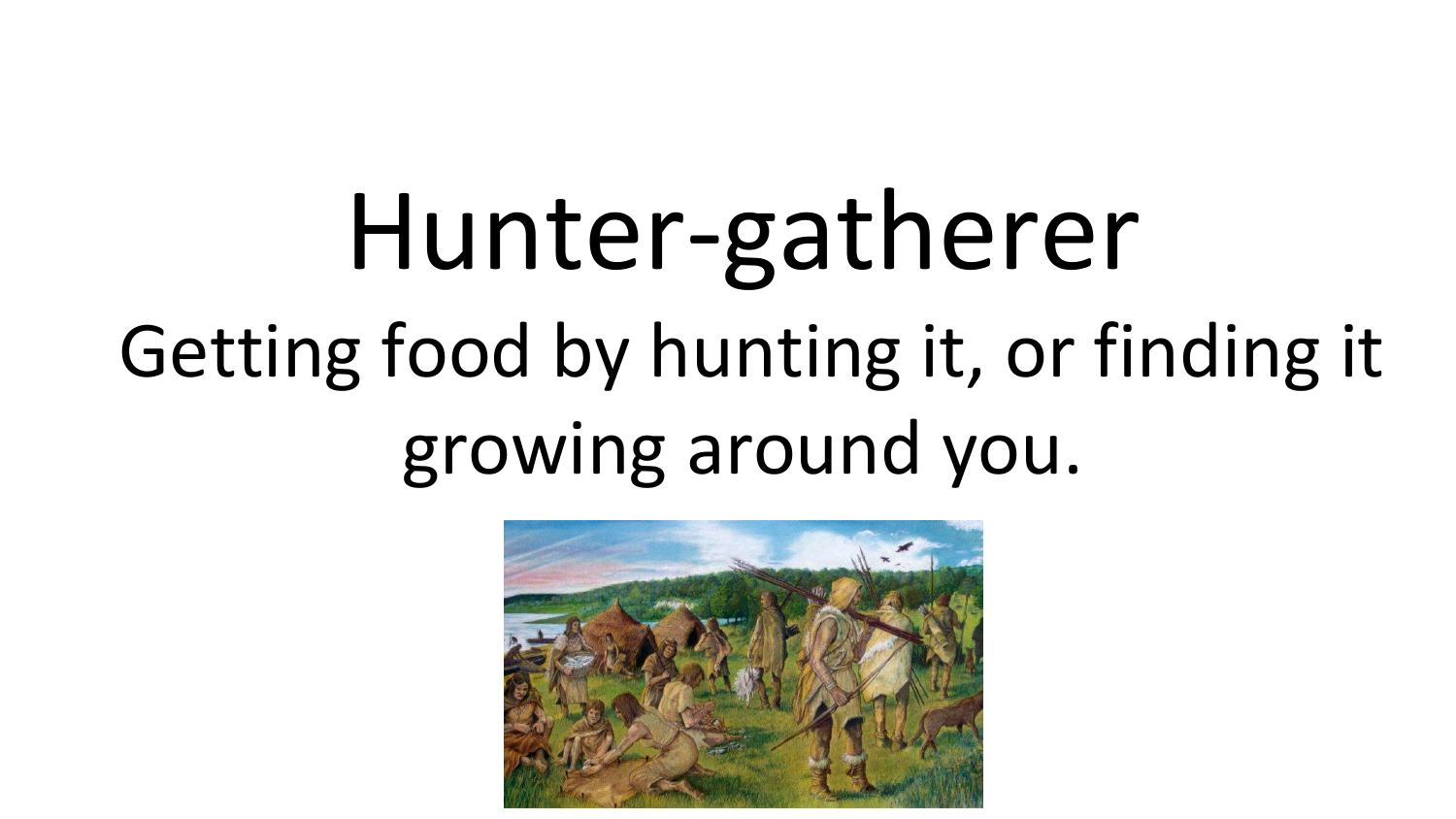## Why did early humans change from a 'huntergatherer'? lifestyle?

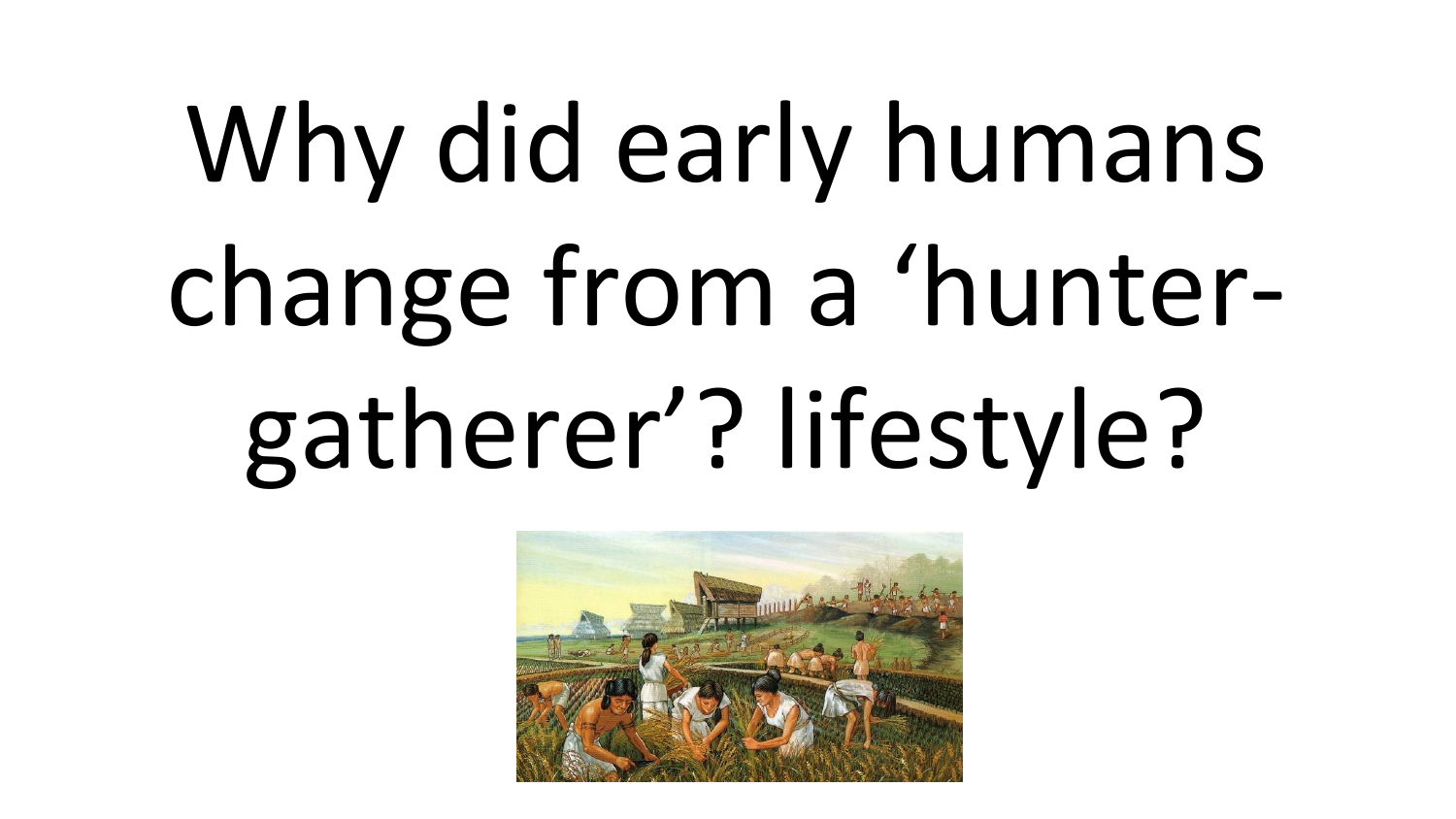#### Why did early humans change from a 'huntergatherer' lifestyle? They learnt how to farm.

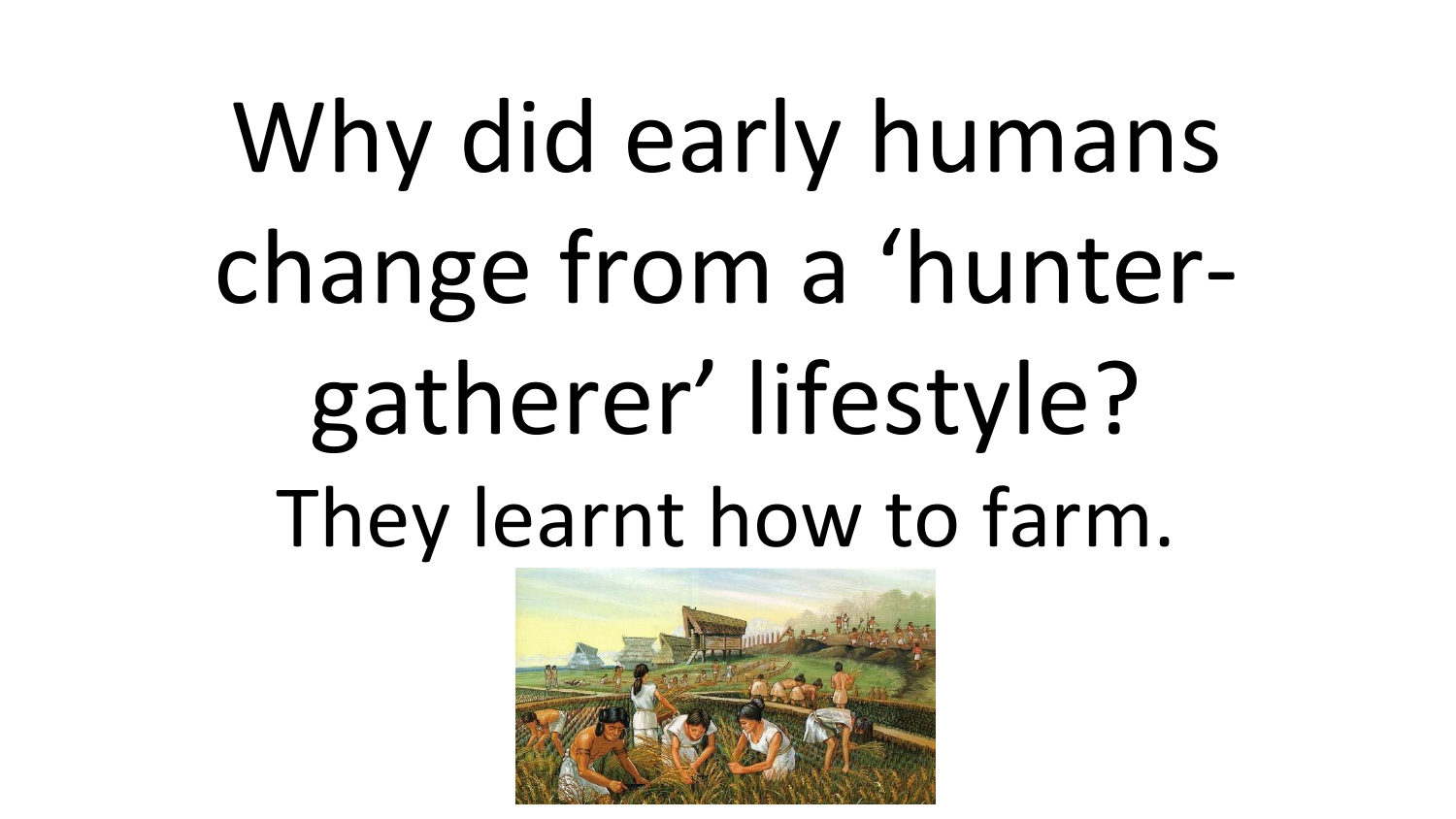## What did Stone Age humans use to make clothing?

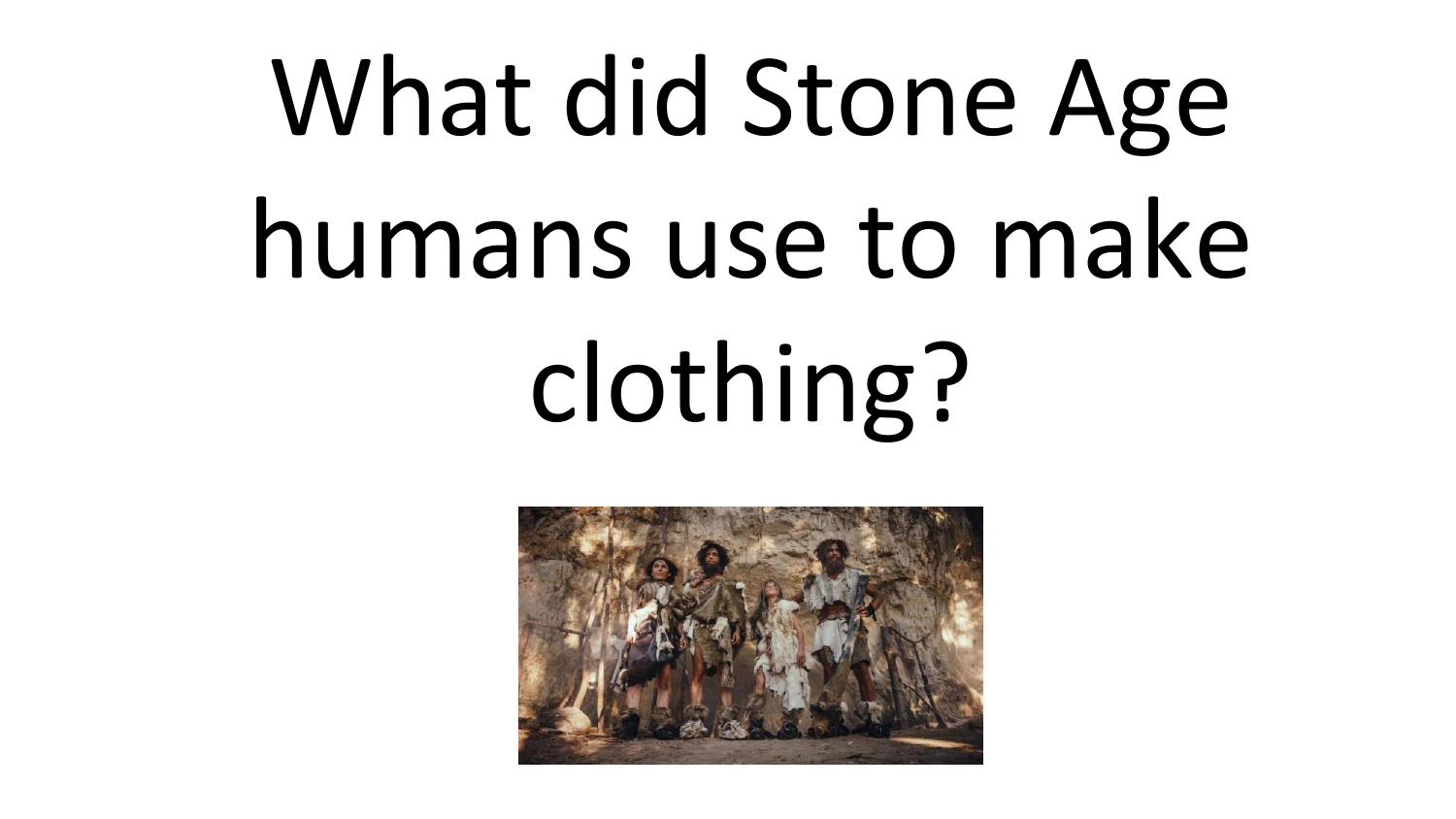### What did Stone Age humans use to make clothing? Animal hides

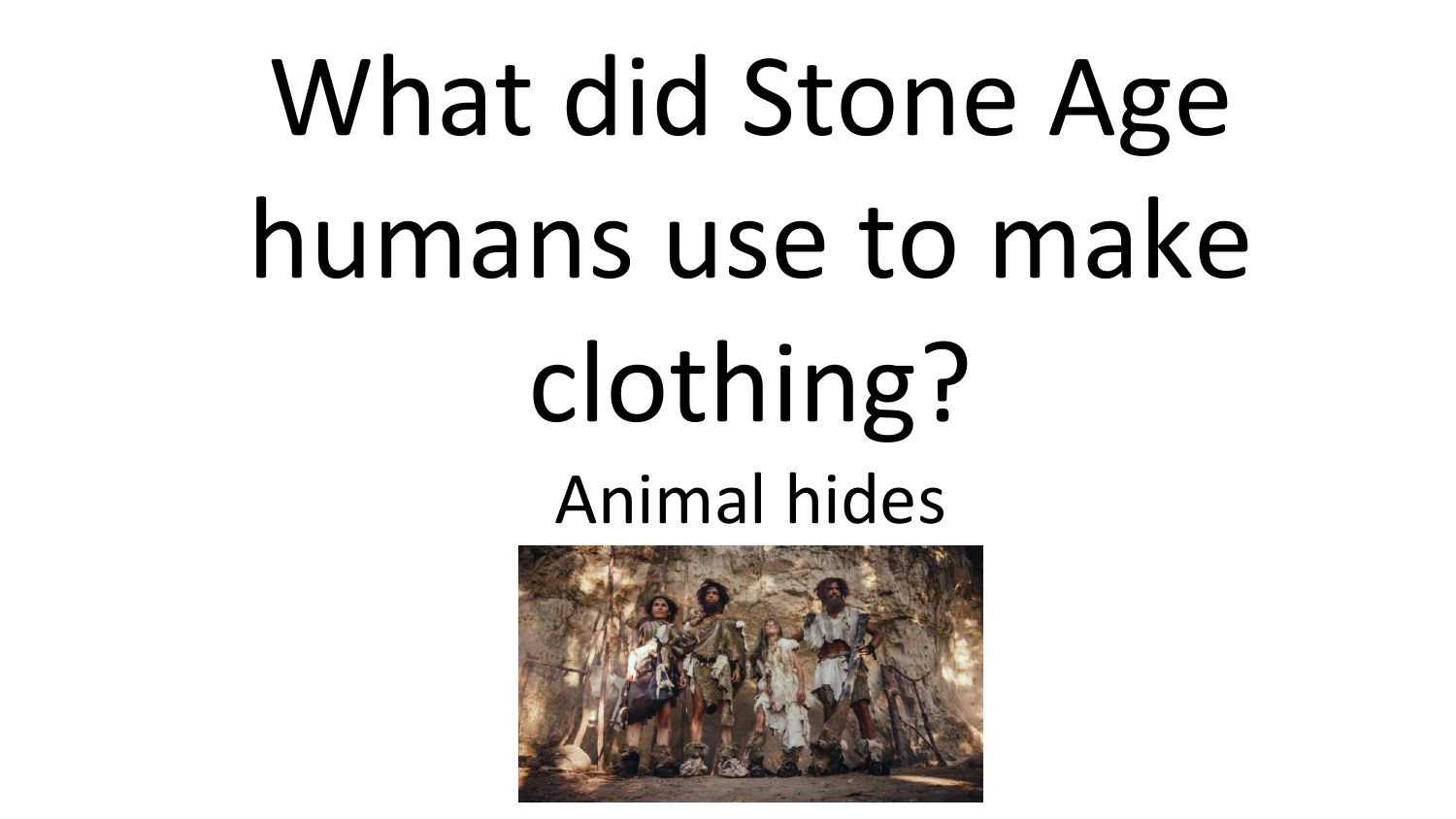## What did Stone Age humans make weapons and tools out of?